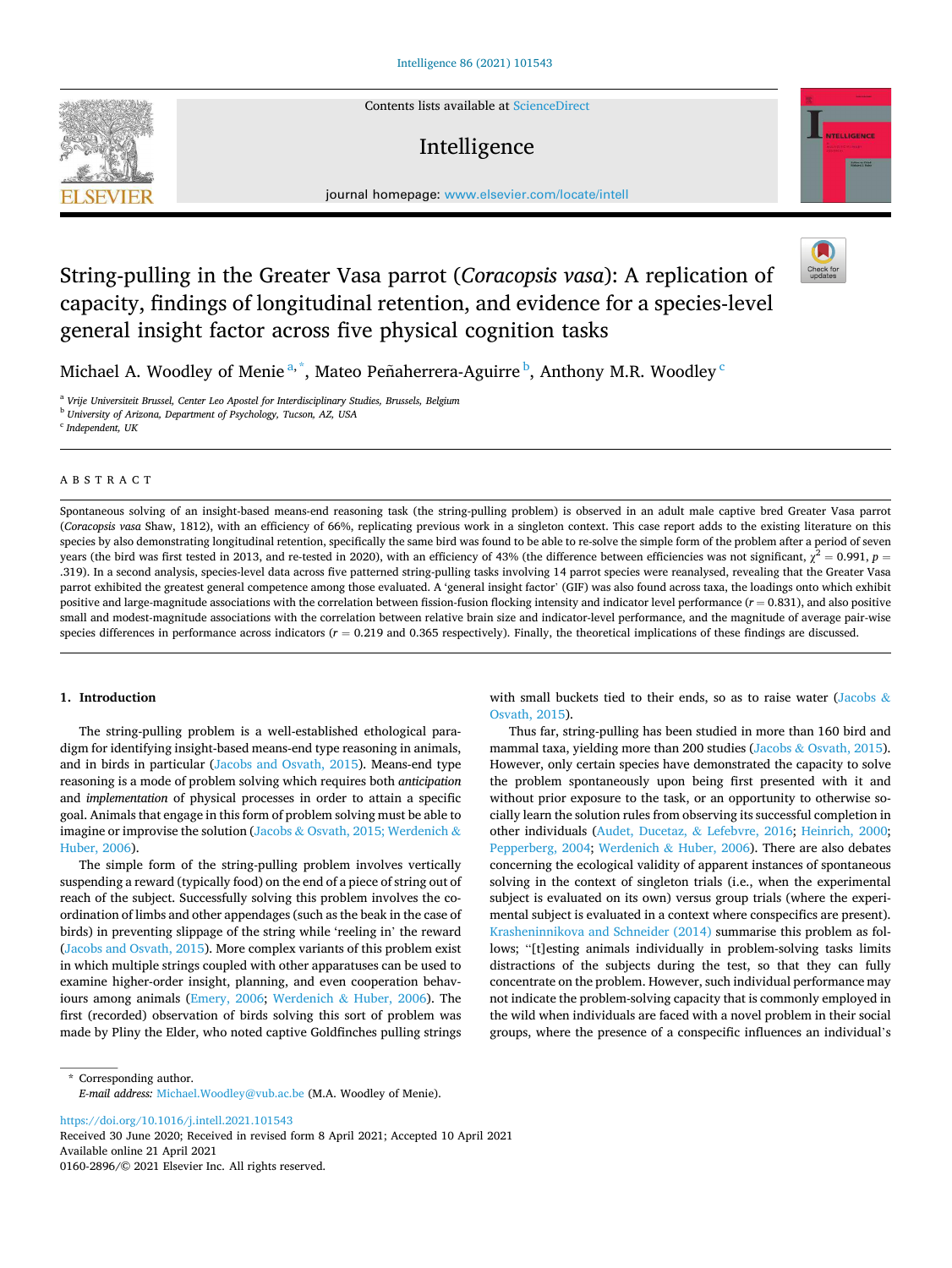#### behaviour." (p.1227).

Among the Psittaciformes (the order comprising the "true" parrots, New Zealand parrots, and cockatoos), thus far the capacity to solve the simple and more complex variants of this problem has been observed in 36 taxa (Jacobs & [Osvath, 2015](#page-7-0)). Certain parrot species, such as the Kea (*Nestor notabilis*) and African Grey (*Psittacus erithacus*), both of which have the capacity to solve this problem, are known for being extraordinarily intelligent, and are thus popular objects of ethological study (e. g., Diamond & [Bond, 1999](#page-7-0); [Pepperberg, 2002\)](#page-7-0).

In the first analysis, we replicate an observation of spontaneous solving of the simple form of this problem in an unusual psittacine (a member of a subfamily within the order Psittaciformes) that has only recently attracted serious attention from ethologists by virtue of having been found to engage in spontaneous tool-use under captive conditions; the Greater Vasa parrot (*Coracopsis vasa*). Specifically, we report: 1) this taxon's capacity to solve this problem in a singleton context (the previous report of this taxon being able to solve this task employed a group setting with 10 birds; [Krasheninnikova, 2014\)](#page-7-0), and 2) we demonstrate longitudinal retention of this capacity, with the same bird being able to solve the problem spontaneously after a seven-year period had elapsed. In the second analysis, we consider this species' competence on five more complex (patterned) string-pulling tasks relative to 13 other psittacine taxa, via reanalysis of existing data. We also examine the latent structure among species differences in performance on these more complex string-pulling tasks, in addition to examining the moderating influence on the covariance among these of various (behavioral ecological and neuroanatomical) correlates of string-pulling.

## *1.1. The Greater Vasa parrot*

The Greater Vasa parrot (*Coracopsis vasa*) is an Old World, longwinged psittacine, whose habitats are located in Madagascar and surrounding islands. They exhibit several unusual morphological and ethological adaptations not found in the majority of other psittacines. These include rapid maturation (relative to their size), an unusual degree of cloacal engorgement in males whilst mating (which peculiarly often involves the birds forming a copulatory tie while standing side-byside rather than mounting one another), extensive loss of head plumage in females, along with skin yellowing and a change in plumage coloration from black to brown while in breeding condition ([Arndt, 2000](#page-7-0); [Ekstrom, 2002](#page-7-0); [Ekstrom, Burke, Randrianaina,](#page-7-0) & Birkhead, 2007; [Wil](#page-8-0)kinson & [Birkhead, 1995\)](#page-8-0), nocturnality [\(Arndt, 2000](#page-7-0)), an unusual 'butterfly' like wing-stroke, a series of very distinctive calls, and a strong preference for ground-based activities, such as foraging [\(Arndt, 2000](#page-7-0); [Forshaw, 2010](#page-7-0)). Another distinctive component of the species' ethological profile is the presence of a complex cooperative polyandrogynous breeding system characterized by high levels of extra-pair copulation and alloparenting (care provided by individuals other than the younglings' parents; [Kenkel, Perkeybile,](#page-7-0) & Carter, 2017) involving groups of males feeding multiple females and their chicks [\(Ekstrom,](#page-7-0)  [2002; Ekstrom et al., 2007; Lovegrove, Perrin,](#page-7-0) & Brown, 2011; [Wilkin](#page-8-0)[son, 1994](#page-8-0)). In captivity, they are also known to be moderately difficult to breed ("occasionally achieved", [Arndt, 2000](#page-7-0), p. 158) and are also reasonably long-lived, with the record being 53.9 years ([Brouwer, Jones,](#page-7-0)  King, & [Schifter, 2000\)](#page-7-0). Famed German naturalist Alexander von Humboldt (1769–1859) had a pet Greater Vasa "Jacob", who is known to have lived over 30 years (Becker & [Fiebig, 2004](#page-7-0)).

The Greater Vasa has been found to be capable of spontaneous tooluse. These observations were made in 2015 and involved a group of six captive Greater Vasas employing stones and date pits to grind calcium from the surface of sea shells. They were also noted to have shared these tools with one another, a behaviour that may be unique to this psittacine. Observations of spontaneous tool use in parrots are exceptionally rare (Lambert, Seed, & [Slocombe, 2015\)](#page-7-0), and is suggestive of very high species-typical intelligence.

## **2. Analysis 1: experimental replication of simple string-pulling in the Greater Vasa**

In terms of complex means-end reasoning tasks, such as stringpulling, Greater Vasas, along with 13 other psittacine taxa, have been studied by [Krasheninnikova \(2014\)](#page-7-0), as part of dissertation work on the comparative psychology of physical cognition across psittacine taxa. The research involved examination of both simple and patterned forms of string-pulling, and employed a collection of ten Greater Vasas (five males and five females), which were evaluated at the Parrot Zoo in Skegness, UK. The Greater Vasas were found to be highly competent across both the simple and more complex patterned versions of the string-pulling task. Critically these Greater Vasas were evaluated in a group setting. As [Krasheninnikova and Schneider \(2014\),](#page-7-0) have noted, there are advantages to grouping the birds for the purpose of increasing the ecological validity of observations, however singleton or individual testing *can* limit distractions of a sort that might make them less inclined to solve the task efficiently. Here we will evaluate the performance of the Greater Vasa parrot in a singleton context. We also have the ability to test for another component of string-pulling, one that to our knowledge has never been studied before, specifically longitudinal retention, which will allow us to determine whether or not the bird retains the capacity to spontaneously solve the same problem upon being presented with it after several years have elapsed. This tests for the presence of agerelated changes in performance.

## *2.1. Methods*

A captive bred, hand reared male Greater Vasa parrot (ring number: 68 PSUK98 W, named "Diesel") was sourced from the collection of the lead author. The bird was 15 (as of 2013) years of age, and is housed in a moderately large cage (1.5 m  $\times$  0.8 m  $\times$  0.52 m) within the kitchen/ dining area of the lead author's parent's house. The kitchen/dining area currently also houses a female African Grey of equivalent age, and previously also housed a male Eclectus (*Eclectus roratus*) and female Jardines Parrot (*Poicephalus gulielmi*), both deceased.

The bird was first presented with the simple form of the stringpulling task in March 2013. This involved a piece of twine, approximately 60 cm in length with a food reward (bait) suspended vertically at one end. The string was tied to the back of a chair, on which the bird could perch. The objective of the task was for the bird to obtain the bait, which the bird could see 'dangling' out of reach on the end of the string. The setup was employed for two rounds of experimentation, one in March 2013 (single trial) and a second in June 2020 (to determine retention, two trials, one refamiliarization and one main). The experiments were observational, non-invasive, and were conducted in accordance with best practices guidelines [\(Guidelines for the Use of Animals,](#page-7-0)  [2018\)](#page-7-0).

## *2.2. Results*

In the 2013 trial the bird was able to solve this problem spontaneously upon first being presented with the task. The bird showed no aversion to the task (no neophobia) and took to solving it immediately upon being presented with it (i.e., qualitatively, the bird's latency of approach to the task could reasonably be described as 'very low'). No trial-and-error learning period was involved in the 2013 trial, and the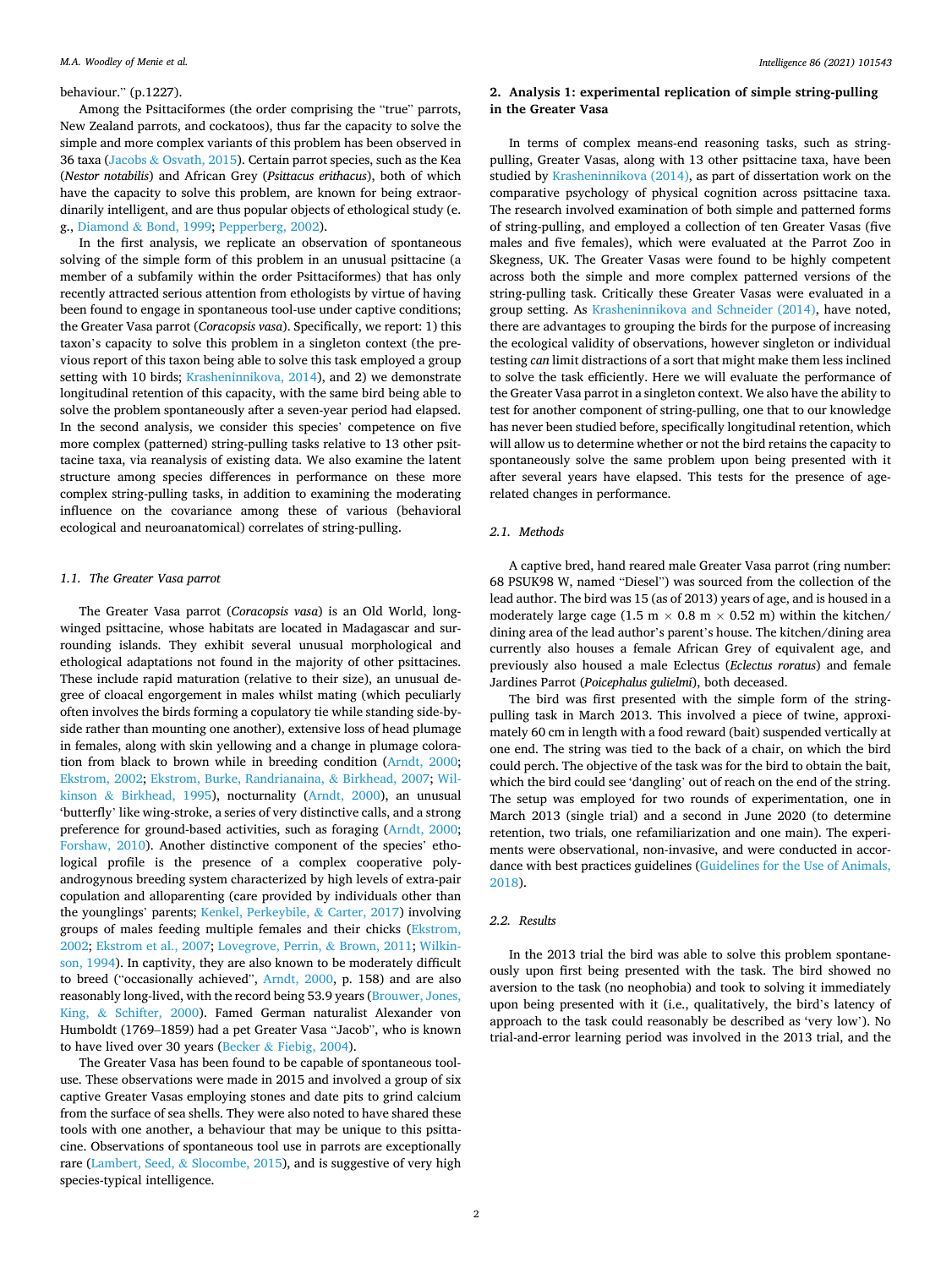bird successfully completed the trial after 24 s had elapsed. The bird was also found to be able to re-solve the problem later, over a testing interval of seven years. In the 2020 two-trial session, the solution time in the main trial<sup>1</sup> was approximately 17 s. An attempt was made to homogenize the testing conditions with those of the 2013 trial to the greatest extent possible (e.g., the bird was tested in the same location in the kitchen, with similar type of string and bait-type – a piece of biscuit).

[Fig. 1](#page-3-0) shows four stills of the bird taken using an iPhone 4 at various stages of solving the problem from the 2013 trial. Consistent with work on certain other psittacine taxa, such as the Galah cockatoo (*Eolophus roseicapilla*) [\(Krasheninnikova, 2014\)](#page-7-0), the Greater Vasa was observed to primarily employ the *upright pull* strategy for reeling in the bait (as can be seen in [Fig. 1](#page-3-0)). This involves pulling the string vertically, until the bird was in an upright position, then grasping the string with the foot before reaching down to pull up more string. In the 2013 trial, 12 beakstring contacts were counted, of which 10 were defined as successful as they resulted in lifting of the string, and two were defined as ineffectual (these involved pulling at loops which did not raise the string). In the 2020 main trial, other, flawed strategies were also observed to be in use. These included one instance of *flipping* which involves pulling the string over to the other side of the perch. And one instance of *side-walking*, which involves grasping the string with the beak and pulling it horizontally by walking away from the anchor-point. In the 2020 trial, the bird was observed to perform seven beak-string contacts in the course of solving the problem. Of these actions five resulted in the bait being raised closer to the bird. The two other actions resulted in the bait either not being raised, or being dropped. The footage of the two trials was independently reviewed by MPA, who noted the same numbers of each event as the lead author (inter-rater reliability  $= 1.00$ ). The efficiency of the bird in each trial was calculated using the following formula (modified from [Krasheninnikova, 2014](#page-7-0), p. 38):

$$
\left(\mathbf{f}_s - \mathbf{f}_u\right) / t = e^* 100\tag{1}
$$

where  $f_s$  equals the frequency of successful actions,  $f_u$  equals the frequency of unsuccessful actions, *t* equals the total number of actions, and *e* equals the efficiency (expressed as a percentage). A composite of two pieces of footage, one 24 s piece from March 2013 and a second 17 s piece of the main June 2020 trial, taken using an iPhone 4 and 7 respectively, has been deposited as an online supplement (Supplement 1).

[Table 1](#page-3-0) presents the results for both the 2013 and 2020 trial sessions for comparison. A "yes" response to the approach item indicated that the bird was observed to engage with the task (low neophobia) and furthermore did so quickly (low latency of approach). Other relevant data presented include the numbers of trials in each session, and estimates of the mean solving time in approximate seconds. To have solved the task in this instance involved the bird successfully reeling-in and taking the bait/reward in his beak.

#### *2.2.1. Summary of results*

Although the Greater Vasa has already been studied in relation to its abilities to solve both the simple and more complex (patterned) version of the string-pulling problem, we were able to observe an example of this species solving the problem as a singleton, without other conspecifics being present. Recall that [Krasheninnikova \(2014\)](#page-7-0) tested their Greater Vasas as part of a group of 10 birds. Singleton testing has certain advantages, as it allows the bird to focus exclusively on the task, without

risk of being distracted by other birds. As [Krasheninnikova and](#page-7-0)  [Schneider \(2014\)](#page-7-0) have noted (and as was discussed in the introduction), the singleton context might also risk reducing the ecological validity of apparent spontaneous string-pulling behaviour. This is because, in naturalistic settings, insight-based reasoning would likely only take place within the context of conspecific interactions. In their analysis of performance differences between Orange Winged Amazon parrots (*Amazona amazonica*) tested under both singleton and group settings, they found no difference in performance capability. However, they noted that birds were more willing to attempt the task when tested in the presence of conspecifics. We found no reluctance to engage the task in the Greater Vasa studied here (the response latency was low, with the bird 'taking to the task' very quickly) despite the singleton testing context. Of course, this observation concerns an *N* of one, so may well stem from some peculiarity associated with Diesel – rather than this being reflective of some species-typical characteristic.

When taken together with [Krasheninnikova](#page-7-0)'s (2014) results, it can be inferred that the Greater Vasa is apparently quite a versatile solver of string-pulling problems across different social contexts (e.g., singleton vs. group). We were also able to recover the spontaneous string-pulling problem-solving behaviour in the same bird assessed longitudinally after a period of seven years. There was a decrease in solving efficiency from 67% to 43% (it should be noted that the bird also failed to solve the 2020 refamiliarization trial), however the difference in relative efficiency between the main trials was not statistically significant at the  $p \leq .05$ level ( $\chi^2$  = 0.991,<sup>2</sup> *p* = .319). Longitudinal designs tracking age-related changes are never, to the knowledge of the authors, employed in studies of string-pulling, but could yield insights into what age-related changes may occur on these tasks (if any).

### **3. Analysis 2: a general insight factor across 14 psittacine taxa**

[Krasheninnikova \(2014\)](#page-7-0) presents performance data on five patterned string-pulling tasks for 14 psittacine taxa, covering three Families, the Cacatunidae, the Psittacidae, and the Psittaculidae. Employing a regression-tree analysis, [Krasheninnikova \(2014\)](#page-7-0) was able to analyse the contributions to performance variance (as measured using the proportions of correct choices) from a variety of ecological factors, finding that fission-fusion flocking intensity (this being the tendency for groups to change in size via the fission and fusion of subunits in response to activity patterns and resource distributions; [Aureli et al., 2008\)](#page-7-0) accounted for the majority of the variance in performance for four of the five tasks. It should be noted that Greater Vasas are rated as 'high' on fission-fusion flocking intensity [\(Krasheninnikova, 2014](#page-7-0)). The fact that a *single* behavioral ecological factor was found to account for the largest portion of performance variance across so many tasks raises the possibility that diverse forms of string pulling might be reflective of an underlying general factor among the different physical cognitive domains tapped by different experimental modes of string pulling, a possibility apparently not considered by [Krasheninnikova \(2014\).](#page-7-0)

#### *3.1. Methods*

We constructed a 'general insight factor' (GIF) of cross-species differences in string-pulling via unit-weighted factor scoring based on the species difference in proportion of correct choices (scaled 0 to 1.00) in the five patterned string-pulling tasks listed in [Krasheninnikova](#page-7-0)'s (2014) Supplemental Table (S1, p. 29). The five tasks were as follows:

1) *Directedness*: This measures whether the bird is food-directed or not by presenting it with two strings, one baited and the other not.

In the refamiliarization trial, the bird did not successfully solve the problem. A major issue was with the string, which was quite a bit longer in this trial (closer to a meter). The bird was able to partially reel in the bait, but appeared to get bored, dropping the string completely altogether after about 20 s had elapsed. In the subsequent, main replication trial, the string was shortened to approximately 40 cm so as to mitigate the attention-span issue. The footage of this practice trial will be made available upon request.

 $2$  For the comparison of proportions test we used the number of beak-string contacts as equivalent to the sample size, so for the 2013 trial,  $N = 12$ , and for the 2020 trial,  $N = 7$ .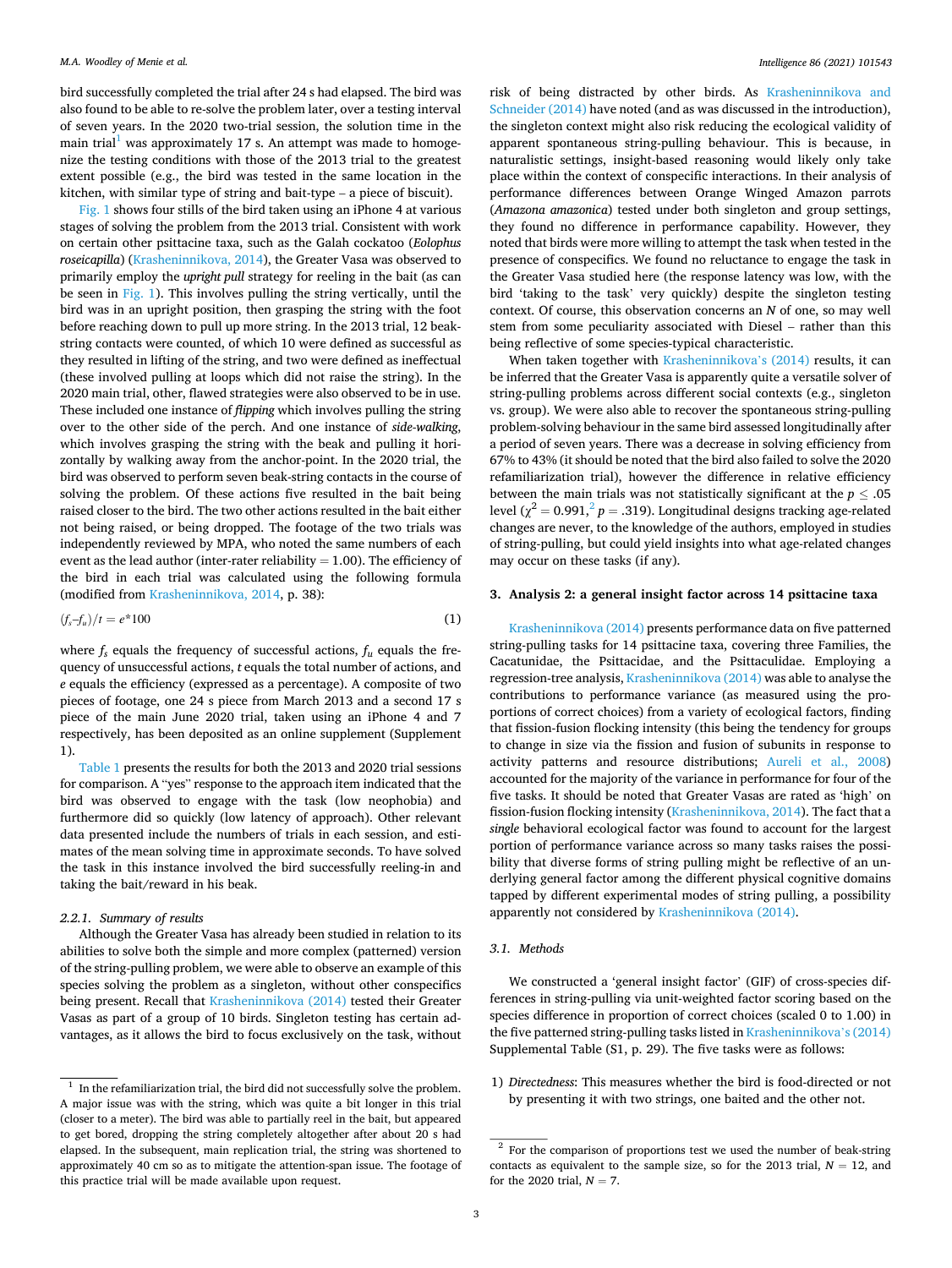<span id="page-3-0"></span>

**Fig. 1.** The 2013 trial. (Top left; time index 00:00:00) The bird initially evaluates the problem. (Top right; time index 00:00:08) The bird grasps a loop of string with his beak pulling it upright, then grasps it with his foot. (Bottom left; time index 00:00:19) The bird uses a combination of beak-tugging and loop-grasping to reel in more of the string. (Bottom right; time index 00:00:24) The bird takes receipt of the bait after having successfully completed the task.

#### **Table 1**

The two sessions (2013) and (2020), along with qualitative information on the birds' approach to the trial, trial numbers per session, mean solving time per session, and efficiency (%).

| Session                                 | Did the bird approach the task?        | Number of Trials                                    | Solving time (approx. seconds to reel-in the bait) | Efficiency |
|-----------------------------------------|----------------------------------------|-----------------------------------------------------|----------------------------------------------------|------------|
| March 2013 session<br>June 2020 session | Yes (low latency)<br>Yes (low latency) | 2 (one refamiliarization trial, and one main trial) | 17 (main trial)                                    | 67%<br>43% |

- 2) *Colour*: This measures the ability to make a string colour-food connection with crossed strings one of which is coloured and the other not. The colour allows the bird to trace a path to the bait.
- 3) *Continuity*: This measures visual comprehension of physical continuity using two crossed strings of the same colour.
- 4) *Connectivity*: This measures visual recognition of physical connections between objects using two parallel baited strings, only one of which is actually connected to the bait.
- 5) *Inhibition*: This measures inhibitory control using two parallel strings of different lengths, the shorter of which is not connected to the bait.

Performance data on the basic string-pulling task, of the sort measured in the previous experiment, was also present in the dataset. As each species 'passed' this task, gaining a simple 'yes' response there was no variation among species on this task, therefore it was not included in the factor estimation procedure. It is worth noting that relative to other factor estimation methods, unit-weighted factor scoring circumvents many of the issues related to sample specificity such as when dealing with a small number of cases and/or variables (for a review of relevant literature on the high generalizability of unit-weighted factors relative to other forms of factor estimation techniques, see: [Gorsuch, 1983\)](#page-7-0).

The unit-weighted factor scores are calculated as an average across

the standardized patterned string-pulling test scores. Part-whole correlations between the standardized factor scores (*zf*) and the standardized indicator values (*zi*) are equivalent to traditional factor loadings (*zi\*zf* = *λ*). Prior to estimating the unit-weighted factor scores a precautionary analysis was also performed on each indicator to determine whether there was a detectable phylogenetic signal, using the package *phytools*  ([Revell, 2012\)](#page-7-0). The presence of such a signal would indicate that special phylogenetic protocols would have to be used in estimating statistical

#### **Table 2**

Phylogenetic signal (Pagel's λ) associated with each indicator, along with *p*value and *N* of species.

| Indicator    | Phylogenetic signal (Pagel's $\lambda$ ) | p-Value | $N$ (species) |
|--------------|------------------------------------------|---------|---------------|
| Directedness | $5.318 \times 10^{-5}$                   | 1.000   | 14            |
| Colour       | 0.295                                    | 0.600   | 14            |
| Continuity   | 0.109                                    | 0.892   | 14            |
| Connectivity | 1.211                                    | 0.056   | 13            |
| Inhibition   | $5.255 \times 10^{-5}$                   | 1.000   | 8             |

*Note:* It should be noted that the species numbers were small in all cases (ranging from 14 to 8 species per indicator). The results of phylogenetic signal analyses are generally considered less stable than when the  $N$  of species is  $\geq$ 20 ([Mün](#page-7-0)[kemüller et al., 2012](#page-7-0); Peñaherrera-Aguirre & Fernandes, 2021).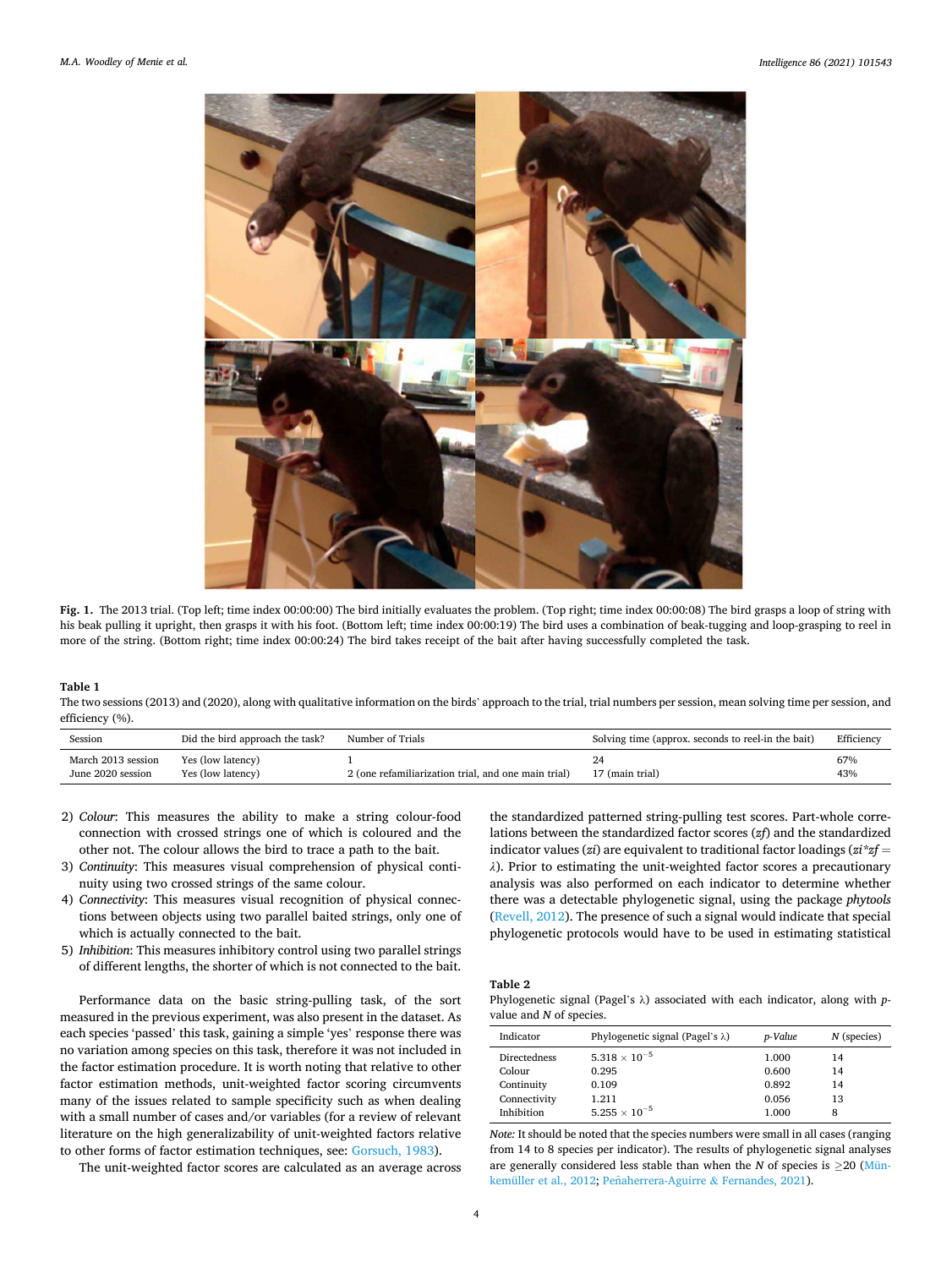parameters [\(Nunn, 2011](#page-7-0)), including factor loadings. The results of this analysis are presented in [Table 2.](#page-3-0)

It was found that none of the indicators were associated with a statistically significant phylogenetic signal (in all cases  $p > .05$ ), therefore conventional statistical approaches can be utilized in analysing these data.

In addition to the unit-weighted factor loadings, also presented in [Table 3](#page-5-0) are the correlations between species differences in fission-fusion flocking intensity (scaled as low  $= 1$ , medium  $= 2$ , and high  $= 3$ ) and indicator scores, and also relative brain size and indicator scores (the variables used in estimating these correlations were both sourced from [Krasheninnikova, 2014,](#page-7-0) Table S2, pp. 30–31). The *d*-values of average pair-wise species differences in performance means for each indicator were also computed. It should be noted that these values are simply difference scores and are not divided by their standard deviations as in the case of Cohen's *D*. These variables were computed for use in moderator analyses, in order to determine whether they are associated with the magnitude of the GIF loadings.

Both relative brain size variation and the intensity of fission fusion flocking might be important sources of the positive manifold among these indicators. It has been argued that brain volume might be an important source of general constrains on the total amount of cortical substrate available for investment into problem solving. Thus, larger brains contain generally more cortical substrate allowing for generally more efficient solving of diverse problems. This has been posited as a potential source of the *g*-factor at the individual differences level and possibly also between-species (this being the *processing volume theory*; [Woodley of Menie, te Nijenhuis, Fernandes,](#page-8-0) & Metzen, 2016). If this is the case, then we would expect that the GIF loadings should be strongly and positively correlated with the degree to which the indicators correlate with species-differences in relative brain size. As was noted in the previous section, [Krasheninnikova \(2014\)](#page-7-0) found indications that intensity of fission-fusion flocking was a major predictor of speciesdifferences in performance on four of the five indicators. This is suggestive of a role for this aspect of behavioral ecology in generating covariance among indicators. If this is the case, then we would expect there to be a strong and positive correlation between the indicator GIF loading and the strength of the correlation between fission-fusion flocking intensity and species-differences in performance across indicators.

A final question is to what extent does the loading of the GIF onto its component indicators positively predict the magnitude of the species differences across indicators? The presence of positive moderation would increase the prospective validity of the factor as it would indicate that the factor is a major source of discriminant validity among species across indicators. This has been observed in analysis of speciesdifferences in Big *G* (this being the species-level equivalent of the little-*g* of individual differences in cognitive functioning) indicator scores and factor loadings derived from other taxa, specifically primates, where it was found that the average pair-wise difference in indicator scores across 69 species was strongly and positively correlated with the Big *G*  loadings associated with each indicator (*r* = 0.985; [Fernandes, Woodley,](#page-7-0)  & [te Nijenhuis, 2014](#page-7-0)).

## *3.2. Results*

A clear GIF emerges across the different domains tapped by the different types of patterned string-pulling task, accounting for 63.5% of the variance across species. Of all species examined, the Greater Vasa exhibited the highest GIF score (the species score averaged across the five tasks was 0.82, meaning that the Greater Vasas made the correct string choice, when presented with alternative choices, 82% of the time). The standardized GIF scores are plotted out by Family (Cacatuidae, Psittacidae, and Psittaculidae) in [Fig. 2.](#page-5-0)

The Family exhibiting the highest mean of the GIF is the Psittaculidae. This Family contains Old World parrots, including the Greater Vasa. It should be noted that none of the Family-level differences were statistically significant (at  $p \leq .05$ ) given the *N* of species per Family.

We generated a phylogenetic tree for the 14 species of psittacines consistent with the information provided by [Chen et al. \(2019\)](#page-7-0) and [Krasheninnikova \(2014\)](#page-7-0). After reconstructing the underlying phylogeny, we computed an ancestral character reconstruction (with maximum likelihood estimation) to determine the qualitative evolutionary trajectory of the GIF across the 14 parrot species [\(Fig. 3\)](#page-5-0). This procedure (conducted using *phytools*, [Revell, 2012](#page-7-0)) allows researchers to determine whether a trait changed in magnitude over time and to reconstruct the likely phenotypic value of the ancestral species (i.e., "statistical paleontology," [Pagel, 1997;](#page-7-0) [Nunn, 2011\)](#page-7-0). As evidenced by the ancestral character reconstruction analysis, high GIF scores evolved at least two times in psittacines; in the Greater Vasa and also in the Spectacled Parrotlet (*Forpus conspicillatus*). In contrast, the remaining species' *z*scores fell within a range of  $-1.0$  to  $+1.0$  standard deviations from the mean.

The results of the vector correlation analyses are presented in [Fig. 4](#page-6-0). The vector correlation between *r*(Rel. brain size\*Indicator) and GIF *λ*  was found to be 0.813, which is *very large* in magnitude (i.e.,  $r > 0.70$ ; [Rosenthal, 1996\)](#page-7-0). The vector correlation between *r*(FFF\*Indicator) and GIF *λ* was found to be 0.219, which is *small* in magnitude (i.e., *r* between 0.10 and 0.29; [Rosenthal, 1996](#page-7-0)). The vector correlation between the mean pair-wise species differences (*d*) associated with each indicator and GIF *λ* was found to be 0.365, which is *medium* in magnitude (i.e., *r*  between 0.30 and 0.49; [Rosenthal, 1996](#page-7-0)), None of these effect sizes were statistically significant (at  $p \leq .05$ ) given the small an *N* of (five) indicators.

#### **4. Discussion**

The ability to solve the simple string-pulling problem was found to replicate in an individual, male 15-year-old Greater Vasa parrot. The bird performed the task in a singleton context, which might indicate that this problem-solving ability in this species generalizes outside of a group assessment setting (which is the other context in which this species has been assessed on string-pulling problems; [Krasheninnikova, 2014](#page-7-0)). This is consistent with [Krasheninnikova and Schneider](#page-7-0)'s (2014) observations on other psittacine species, where it has been found that testing context does not seem to affect task performance.

The bird was qualitatively found to be inquisitive (low latency in approaching the task), which is consistent with [Krasheninnikova](#page-7-0)'s [\(2014\)](#page-7-0) observation that relative to other psittacine species, the Greater Vasa exhibited both low mean and inter-individual variance in approach latency when presented with the basic form of the string-pulling problem [\(Fig. 1,](#page-3-0) p.75), suggesting heightened curiosity and venturesomeness relative to the other psittacine species tested. $3$  The same bird was retested seven years after the initial testing period (at age 22), and was found to be able to spontaneously re-solve the problem, when retested (after a single refamiliarization trial), without any statistically significant longitudinal decrement in relative solving efficiency.

Factor analysis of the species difference in proportions of correct responses across five different patterned string-pulling tasks yields clear indications of a GIF, with the Greater Vasa being the most able of 14 species analysed, and the family Psittaculidae, which contains the

<sup>&</sup>lt;sup>3</sup> This is anecdotally substantiated by the lead author who has noted that Diesel is extraordinarily curious, and will eagerly investigate any 'anomaly' in his environment, such as an open cupboard, or a new object in the room. Interestingly, despite being highly curious about physical novelty in his environment, he exhibits the opposite tendency, i.e., heightened neophobia to the presence of new people in his environment. Although approach times were not measured, it was noted that Diesel was extremely interested in the task as it was being set up, flying over to the chair to 'investigate' (interfere) while the string was being anchored.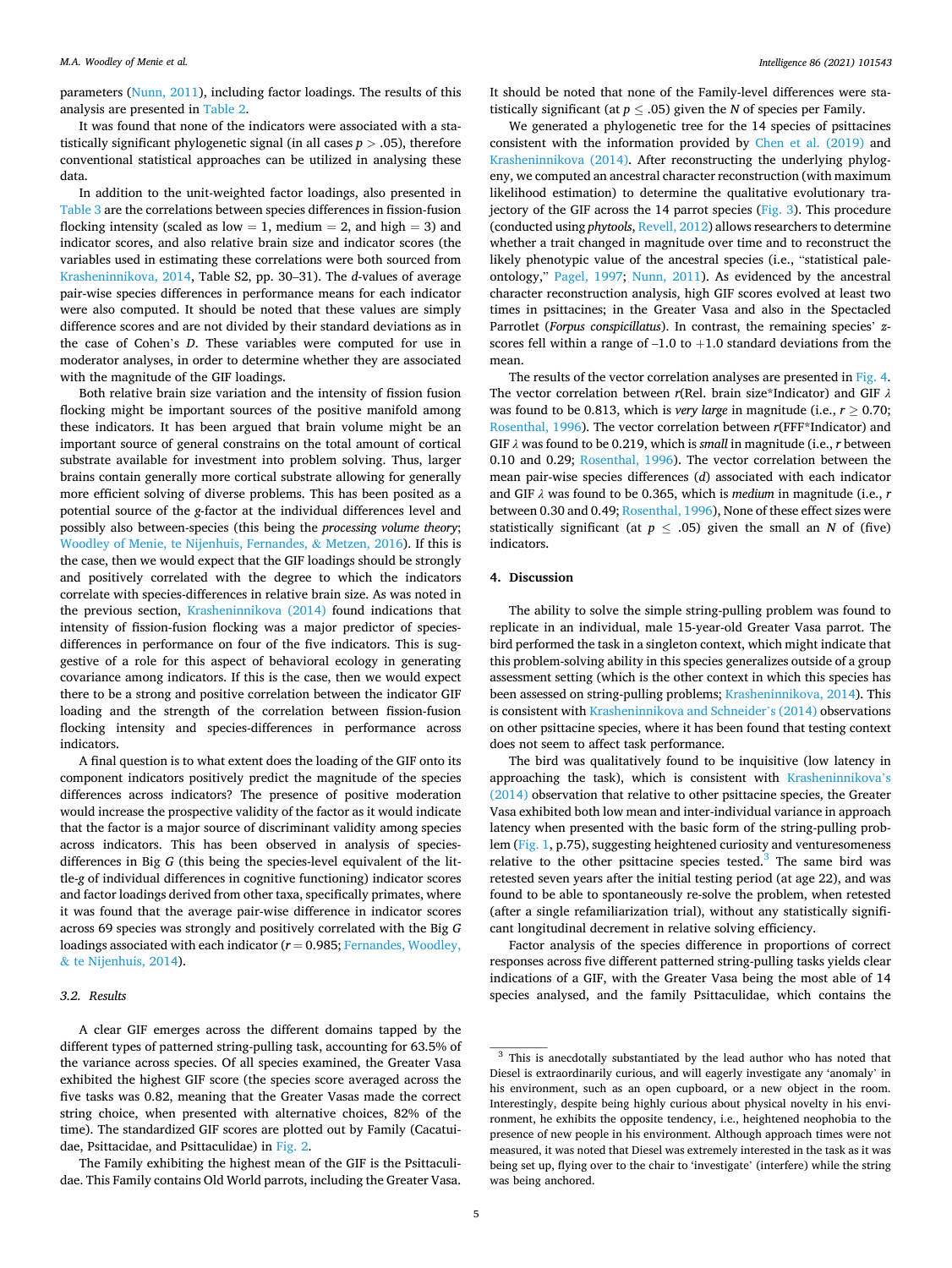#### <span id="page-5-0"></span>**Table 3**

Unit-weighted factor loadings (*λ*) of a General Insight Factor (GIF) onto its five constituent indicators, along with 95% CIs, *p*-values, the correlations between indicator scores and fission fusion flocking intensity (FFF) and relative brain size, and the mean pair-wise difference  $(d)$  among all species for each indicator.  $N =$  the numbers of species per indicator.

| Indicator    | λ (95% C.I.)        | p-Value | r (FFF*indicator) | r (Relative brain size*indicator) | d-Value  | $N$ (species) |
|--------------|---------------------|---------|-------------------|-----------------------------------|----------|---------------|
| Directedness | 0.727(0.320, 0.908) | 0.0032  | 0.163             | $-0.167$                          | $-0.045$ | 14            |
| Colour       | 0.784(0.434, 0.928) | 0.0009  | 0.399             | 0.187                             | 0.004    | 14            |
| Continuity   | 0.827(0.528, 0.944) | 0.0003  | 0.338             | 0.210                             | 0.061    | 14            |
| Connectivity | 0.775(0.391, 0.929) | 0.0019  | 0.444             | 0.318                             | 0.198    | 13            |
| Inhibition   | 0.864(0.407, 0.975) | 0.0001  | 0.667             | $-0.008$                          | 0.090    | 8             |



**Fig. 2.** Box-plots of GIF scores disaggregated by Family.

Greater Vasa parrot, exhibiting the highest mean value among the three families examined (although none of the family-level differences were statistically significant at *p* ≤ .05). Ancestral character reconstruction of the GIF across the 14 parrot species revealed that high GIF has arisen twice, once in the Greater Vasa, and also in the Spectacled Parrotlet.

We initially anticipated the existence of a GIF on the basis of [Kra](#page-7-0)[sheninnikova](#page-7-0)'s (2014) finding that fission-fusion flocking intensity accounted for the largest portion of between-species variance in four of the five tasks. To comprehensively test the idea that this aspect of psittacine behavioral ecology is an important correlate of covariance among the indicators comprising the GIF, we computed a vector correlation between i) the correlation between fission-fusion flocking intensity and each indicator, and ii) the GIF *λ* values for each of those indicators. This yielded a very-large magnitude (but non-significant, given only five observations) correlation (0.831). The results of this analysis reinforces [Krasheninnikova](#page-7-0)'s (2014) suggestion that components of the social environment of psittacines might be an important source of selection pressures operating on physical cognition. Our own results suggest that fission-fusion flocking intensity is especially important, as it might also be a source of apparent species-level performance covariance among different string-pulling tasks, which might tap different, narrower facets of physical cognition within the broader domain of insight-based problem solving (such as colour discrimination, physical continuity, capacity for inhibition etc). This speculation is in line with [Aureli et al. \(2008\)](#page-7-0), who proposed that where fission-fusion flocking is intense, there exists selection pressures favouring enhanced general information processing in response to the need to track high variability in flock composition. As fission-fusion flocking is intense among Greater Vasas ([Krasheninnikova, 2014](#page-7-0)), this aspect of their behavioral ecology might have played a major role in driving their high level of GIF.

We found indications of a positive, but small magnitude (and nonsignificant) correlation between the vector of the correlation between relative brain size and each indicator and the vector of GIF indicator *λ*  values ( $r = 0.219$ ). This finding suggests that the loading of each indicator onto the GIF is only weakly moderating the strength of the indicator\*relative brain size correlation. This suggests that constrains on the development of different abilities stemming from species differences in processing volume are not a major source of the covariance among the indicators comprising the GIF. This finding is consistent with human research, where it has been found in meta-analysis that the brain volume\*ability correlation vector is only weaky, positively correlated with the tests *g*-loading vector across IQ batteries ( $\rho = 0.07$ ,  $K = 4$ ,  $N = 246$ ; [Woodley of Menie et al., 2016\)](#page-8-0). In comparative analysis of the



**Fig. 3.** Ancestral character reconstruction 'heat map' of level of GIF across 14 parrot species.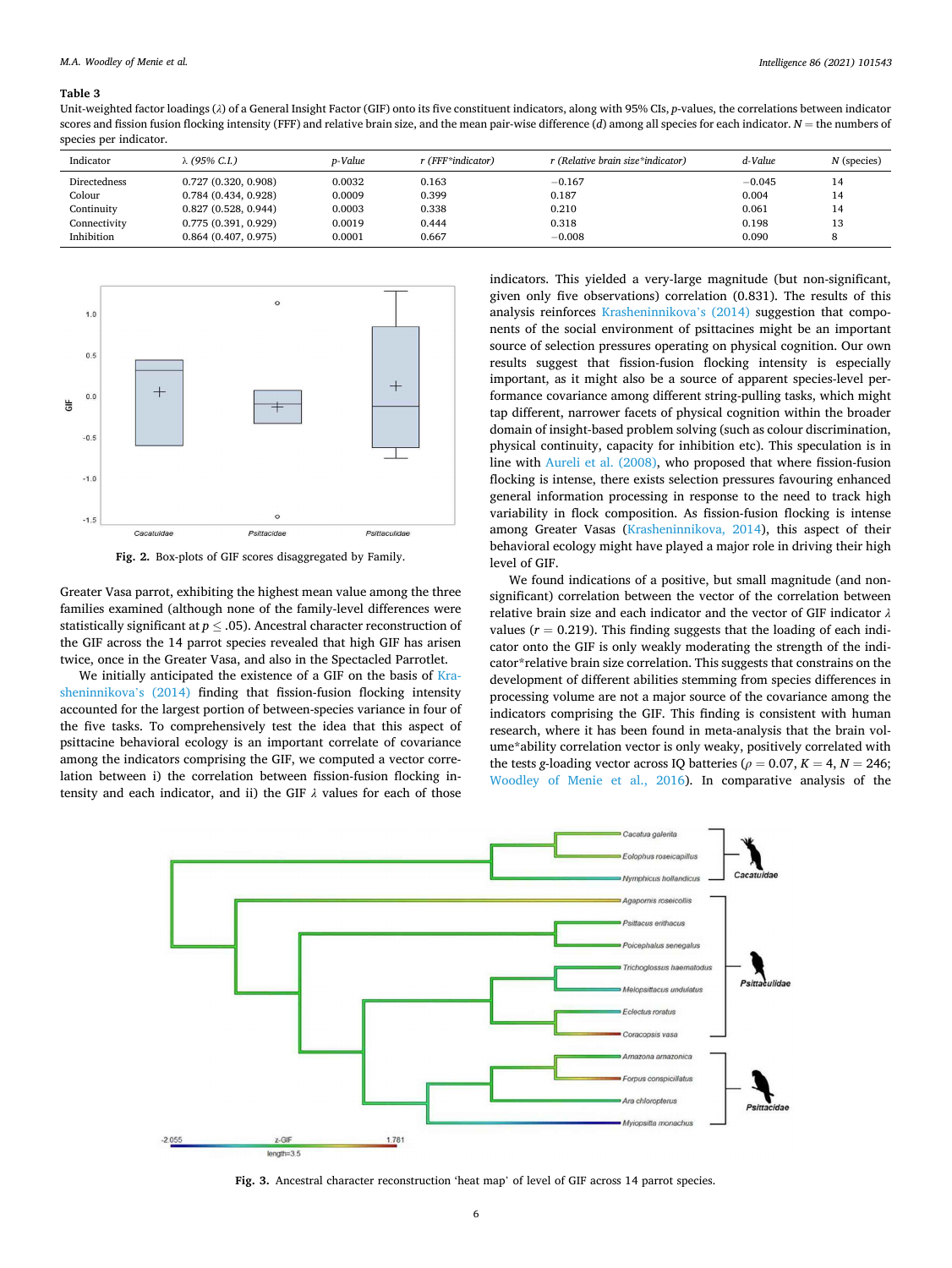<span id="page-6-0"></span>

**Fig. 4.** Scatter plots of the vector correlations between GIF *λ* and *r*(Rel. brain size\*indicator) (A), *r*(FFF\*indicator) (B), and mean species pair-wise differences (*d*) for each indicator (C).

phylogenetic correlates of Big *G* across primate species, it has been found that both absolute and relative brain volume are poor phylogenetic correlates of Big *G* variance, with the former exhibiting much lower evolutionary lability than the latter (Fernandes, Peñaherrera-[Aguirre, Woodley of Menie,](#page-7-0) & Figueredo, 2020). Only certain neuroanatomical measures, such as cerebellum size, come close to proxying the evolutionary lability of Big *G* [\(Fernandes et al., 2020](#page-7-0)). Although we are unable to directly examine the phylogenetic correlations between relative brain size and the GIF in [Krasheninnikova](#page-7-0)'s (2014) dataset (as these are available for too few species), the finding that the former's association with indicator-level performance is not strongly moderated by GIF  $\lambda$ , is nevertheless suggestive of the possibility that constraints arising from processing volume availability are not (primarily) responsible for driving the indicators of the GIF into correlation with one another. This in turn leads us to predict that, like primates, the more evolutionarily relevant associations are going to be between the GIF and specific avian neuroanatomical volume measures.<sup>4</sup> This can be tested in future research with a larger dataset.

We found indications of a positive medium magnitude, but not significant (again given the small number of observations), association between the mean pair-wise difference among species on each indicator and the degree to which the common factor loads onto each indicator (*r*   $= 0.365$ ). This partially replicates [Fernandes et al.](#page-7-0)'s (2014) results involving primates, especially in terms of the direction of the effect, suggesting a positive moderation effect, but not one that is nearly as pronounced as the one found across primates.

Whether the GIF can be taken as being demonstrative of the existence of high species-typical Big *G* more broadly depends on whether measures of string-pulling correlate with other, distinct (physical and nonphysical) cognition measures between species, or whether they correspond to a specific, uncorrelated domain of avian cognition. The observation that the Greater Vasa is apparently an excellent 'string puller' (relative to 13 other psittacines) in addition to being one of only a tiny number of psittacines known to be capable of spontaneous tool use, and perhaps the only psittacine known to spontaneously share tools ([Lambert et al., 2015](#page-7-0)) might hint at this possibility however, as enhanced ability in one domain (insight-based reasoning), seems in the case of the Greater Vasa, to go with enhanced ability in another, distinct domain of physical cognition (tool manufacture) and possibly also to a domain of social-physical cognition (tool sharing).

A reasonable and conservative interpretation of the identity of the GIF is that it likely corresponds to a broader domain of physical cognition, which is going to occupy a lower-rung in a hierarchy relative to an even broader Big *G* factor, that will draw on other cognitive domains across many different avian species. This situation is not unlike the Cattell-Horn-Carroll (CHC) model of intelligence in humans [\(Carroll,](#page-7-0)  [1993\)](#page-7-0), where there exists a general intelligence (*g*) factor at the apex of the hierarchy (Stratum III), below which are eight group factors (such as fluid and crystallised abilities; Stratum II), and below these are around 70 narrow competencies and specific skills (such as perceptual and psychomotor skills; Stratum I). In [Fig. 5](#page-7-0), we present a basic hypothetical model of what this avian Big *G* might look like in terms of latent structure across three strata.

For simplicity, we have populated Stratum 2 with only two group factors (GIF and General Tool Use; GTU). There are likely to exist other distinct co-equal group factors also (such as non-physical forms of social cognition).

The lack of strict factorial equivalence between the GIF and the hypothetical avian Big *G*, might account for the relatively weaker moderating influence of the GIF indicator *λ* values on the average pair-wise *d*values by indicator noted here, compared with [Fernandes et al. \(2014,](#page-7-0)  *r*=.365 vs. .985, *N*=[5 indicators in both cases\)](#page-7-0). This could be a consequence of the Big *G* factor employed in [Fernandes et al. \(2014\)](#page-7-0) being much closer to the hypothetical Big *G* of avian cognition, than to the GIF, in terms of its respective level of latency. The presence of more domain specific variance associated with the GIF might therefore attenuate the positive moderating effect of indicator *λ* values on the pair-wise *d*values. This could conceivably also be confounding the associations with relative brain volume. Estimating a 'true' Big *G* of avian cognition, encompassing multiple domains of social and physical cognition could allow for this possibility to be explored further.

Another interesting question is whether or not there exists an individual-differences *g*-factor within the Greater Vasa. Evaluation of this might be possible using the Primate Cognition Test Battery (PCTB), which has recently been adapted for use on psittacines ([Kra](#page-7-0)[sheninnikova, Berardi, Lind, O](#page-7-0)'Neill, & von Bayern, 2019). Individual differences on string-pulling tasks have also been observed in psittacines ([Cussen, 2017;](#page-7-0) [Krasheninnikova, 2014\)](#page-7-0). Perhaps combining simple string-pulling and its more taxing patterned variants with the domains tapped by the adapted PCTB as part of a broader individual-differences assessment protocol might yield clues as to whether this faculty belongs in the species' individual-differences *g*-matrix or not.

The fact that *N* equals one subject for our replication of string-pulling in the Greater Vasa represents an undoubted limitation. Despite this, such observations can nevertheless have ethological value. Historically a number of studies involving psittacine cognition focussed on establishing species-level proof of capacity using single birds (for a review of these, see: [Cussen, 2017](#page-7-0), a very famous example of this concerns the avian cognition research of Irene Pepperberg, much of which was conducted using a single African Grey parrot called Alex; [Pepperberg,](#page-7-0)  [2002\)](#page-7-0). Moreover, single observations of behaviour can be usefully incorporated into comparative psychological meta-analytical databases

<sup>&</sup>lt;sup>4</sup> We note that [Krasheninnikova \(2014, Table S2, p. 30\)](#page-7-0) also reports specieslevel data for one neuroanatomical measure, specifically telencephalon volume, however these were only available for seven species. On that basis we did not consider these suitable for moderation analysis.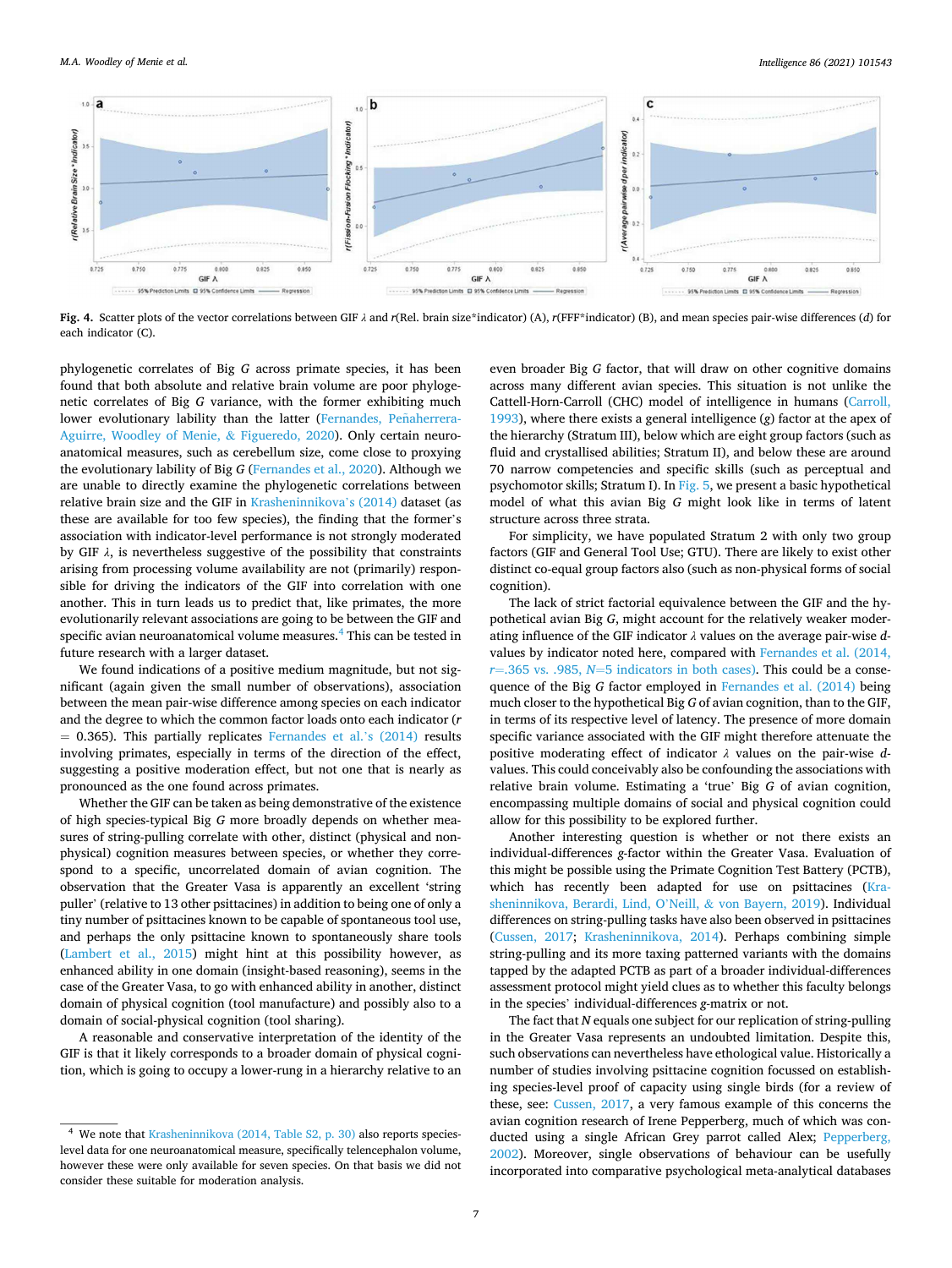<span id="page-7-0"></span>

**Fig. 5.** Hypothetical hierarchical factor structure of Big *G* across avian species (Stratum III), with GIF and the General Tool Use (GTU) factors occupying Stratum II, and specific constituent abilities occupying Stratum I.

for the purposes of ascertaining differences between species in terms of both the levels of and covariation among various behavioral and cognitive characteristics. One confounding factor that should be considered in future experimental work is that the trials in the first analysis were conducted in the presence of the experimenter and family members. Insofar as this Greater Vasa was imprinted on humans (i.e., had been hand raised by humans from an early age and has thus developed a 'human' species identity), the presence of 'other' humans in his environment may have provided similar reinforcement cues to the presence of other Greater Vasas in the case of non-imprinted birds. Thus, future research should employ properly controlled experimental conditions, in which singleton birds are isolated for the purposes of experimental observation. Future research in string-pulling and other manifestations of avian cognition should also pay attention to longitudinal effects in e.g., efficiency.

More broadly and hopefully, this research will serve to draw the attention of those researching avian cognition to the Greater Vasa parrot, as research is increasingly converging on the observation that it is a most cognitively remarkable species worthy of substantially greater study.

Supplementary data to this article can be found online at [https://doi.](https://doi.org/10.1016/j.intell.2021.101543)  [org/10.1016/j.intell.2021.101543](https://doi.org/10.1016/j.intell.2021.101543).

#### **Declaration of Competing Interest**

None.

## **References**

- Arndt, T. (2000). *Lexicon of parrots* [\(Vol. 4\). Bretten, Germany: Arndt-Verlag.](http://refhub.elsevier.com/S0160-2896(21)00027-1/rf0005) [Audet, J.-N., Ducetaz, S., & Lefebvre, L. \(2016\). Bajan birds pull strings: Two wild](http://refhub.elsevier.com/S0160-2896(21)00027-1/rf0010)  [Antillean species enter the select club of string-pullers.](http://refhub.elsevier.com/S0160-2896(21)00027-1/rf0010) *PLoS One, 11*, Article [e0156112.](http://refhub.elsevier.com/S0160-2896(21)00027-1/rf0010)
- Aureli, F., Schaffner, C. M., Boesch, C., Bearder, S. K., Call, J., Chapman, C. A. [Henzi, S. P. \(2008\). Fission-fusion dynamics.](http://refhub.elsevier.com/S0160-2896(21)00027-1/rf0015) *Current Anthropology, 49*, 627–654.
- [Becker, R., & Fiebig, J. \(2004\). Alexander von Humboldt](http://refhub.elsevier.com/S0160-2896(21)00027-1/rf0020)'s Vasa parrot *Coracopsis vasa* in [the collection of the Museum of Natural History, Berlin.](http://refhub.elsevier.com/S0160-2896(21)00027-1/rf0020) *Zoosystematics & Evolution, 80*[, 283](http://refhub.elsevier.com/S0160-2896(21)00027-1/rf0020)–288.
- [Brouwer, K., Jones, M. L., King, C. E., & Schifter, H. \(2000\). Longevity records for](http://refhub.elsevier.com/S0160-2896(21)00027-1/rf0025)  Psittaciformes in captivity. *[International Zoo Yearbook, 37](http://refhub.elsevier.com/S0160-2896(21)00027-1/rf0025)*, 299–316.
- Carroll, J. B. (1993). *[Human cognitive abilities: A survey of factor-analytic studies](http://refhub.elsevier.com/S0160-2896(21)00027-1/rf0030)*. [Cambridge, UK: Cambridge University Press](http://refhub.elsevier.com/S0160-2896(21)00027-1/rf0030).
- [Chen, Y. X., Huang, Y. L., Liu, J. Q., Zhou, Y. W., & Hou, S. L. \(2019\). Characterization](http://refhub.elsevier.com/S0160-2896(21)00027-1/rf9097)  [and phylogenetic relationship of the complete mitochondrial genome of Black](http://refhub.elsevier.com/S0160-2896(21)00027-1/rf9097)[cheeked Lovebird, Agapornis Nigrigenis.](http://refhub.elsevier.com/S0160-2896(21)00027-1/rf9097) *Mitochondrial DNA Part B, 4*, 3589–3590.

[Cussen, V. A. \(2017\). Psittacine cognition: Individual differences and sources of](http://refhub.elsevier.com/S0160-2896(21)00027-1/rf0035) variation. *[Behavioral Processes, 134](http://refhub.elsevier.com/S0160-2896(21)00027-1/rf0035)*, 103–109.

Diamond, J., & Bond, A. B. (1999). *[Kea, bird of paradox: The evolution and behavior of a](http://refhub.elsevier.com/S0160-2896(21)00027-1/rf0040)  New Zealand parrot*[. California, CA: University of California Press.](http://refhub.elsevier.com/S0160-2896(21)00027-1/rf0040)

- Ekstrom, J. M. M. (2002). *[The breeding biology and behavior of the Greater Vasa Parrot](http://refhub.elsevier.com/S0160-2896(21)00027-1/rf0045) Coracopsis vasa*[. Doctoral dissertation. The University of Sheffield.](http://refhub.elsevier.com/S0160-2896(21)00027-1/rf0045)
- [Ekstrom, J. M. M., Burke, T., Randrianaina, L., & Birkhead, T. R. \(2007\). Unusual sex](http://refhub.elsevier.com/S0160-2896(21)00027-1/rf0050) [roles in a highly promiscuous parrot: The Greater Vasa parrot](http://refhub.elsevier.com/S0160-2896(21)00027-1/rf0050) *Caracopsis vasa*. *Ibis, 149*[, 313](http://refhub.elsevier.com/S0160-2896(21)00027-1/rf0050)–320.
- [Emery, N. J. \(2006\). Cognitive ornithology: The evolution of avian intelligence.](http://refhub.elsevier.com/S0160-2896(21)00027-1/rf0055) *[Philosophical Transactions of the Royal Society of London Series B: Biological Sciences,](http://refhub.elsevier.com/S0160-2896(21)00027-1/rf0055) 361*[, 23](http://refhub.elsevier.com/S0160-2896(21)00027-1/rf0055)–43.
- Fernandes, H. B. F., Peñaherrera-Aguirre, M., Woodley of Menie, M. A., & [Figueredo, A. J. \(2020\). Macroevolutionary patterns and selection modes for general](http://refhub.elsevier.com/S0160-2896(21)00027-1/rf0060)  intelligence (*G*[\) and for commonly used neuroanatomical volume measures in](http://refhub.elsevier.com/S0160-2896(21)00027-1/rf0060)  primates. *[Intelligence, 80](http://refhub.elsevier.com/S0160-2896(21)00027-1/rf0060)*, 101456.
- [Fernandes, H. B. F., Woodley, M. A., & te Nijenhuis, J. \(2014\). Differences in cognitive](http://refhub.elsevier.com/S0160-2896(21)00027-1/rf0065) [abilities among primates are concentrated on](http://refhub.elsevier.com/S0160-2896(21)00027-1/rf0065) *G*: Phenotypic and phylogenetic [comparisons with two meta-analytical databases.](http://refhub.elsevier.com/S0160-2896(21)00027-1/rf0065) *Intelligence, 46*, 311–322.
- Forshaw, J. M. (2010). *Parrots of the world*[. Princeton, NJ: Princeton University Press](http://refhub.elsevier.com/S0160-2896(21)00027-1/rf0070).
- Gorsuch, R. L. (1983). *Factor analysis*[. Hillside, NJ: L. Earlbaum Associates.](http://refhub.elsevier.com/S0160-2896(21)00027-1/r3000)
- [Guidelines for the Use of Animals. \(2018\). Guidelines for the treatment of animals in](http://refhub.elsevier.com/S0160-2896(21)00027-1/rf0075)  [behavioural research and teaching.](http://refhub.elsevier.com/S0160-2896(21)00027-1/rf0075) *Animal Behaviour, 135*, I–X.
- [Heinrich, B. \(2000\). Testing insight in ravens. In C. M. Heyes, & L. Huber \(Eds.\),](http://refhub.elsevier.com/S0160-2896(21)00027-1/rf0080) *The evolution of cognition* (pp. 289–[305\). Cambridge, MA: MIT Press](http://refhub.elsevier.com/S0160-2896(21)00027-1/rf0080).
- [Jacobs, I. F., & Osvath, M. \(2015\). The string-pulling paradigm in comparative](http://refhub.elsevier.com/S0160-2896(21)00027-1/rf0085)  psychology. *[Journal of Comparative Psychology, 129](http://refhub.elsevier.com/S0160-2896(21)00027-1/rf0085)*, 89–120.
- [Kenkel, W. M., Perkeybile, A. M., & Carter, C. S. \(2017\). The neurobiological causes and](http://refhub.elsevier.com/S0160-2896(21)00027-1/rf0090)  effects of alloparenting. *[Developmental Neurobiology, 77](http://refhub.elsevier.com/S0160-2896(21)00027-1/rf0090)*, 214–232.
- Krasheninnikova, A. (2014). *[Physical cognition in parrots: A comparative approach](http://refhub.elsevier.com/S0160-2896(21)00027-1/rf0095)*. [Doctoral dissertation. Hamburg, Germany: University of Hamburg.](http://refhub.elsevier.com/S0160-2896(21)00027-1/rf0095)
- [Krasheninnikova, A., Berardi, R., Lind, M.-A., O](http://refhub.elsevier.com/S0160-2896(21)00027-1/rf0100)'Neill, L., & von Bayern, A. M. P. (2019). [Primate cognition test battery in parrots.](http://refhub.elsevier.com/S0160-2896(21)00027-1/rf0100) *Behavior, 156*, 721–761.
- [Krasheninnikova, A., & Schneider, J. M. \(2014\). Testing problem-solving capacities:](http://refhub.elsevier.com/S0160-2896(21)00027-1/rf0105)  [Differences between individual testing and social group setting.](http://refhub.elsevier.com/S0160-2896(21)00027-1/rf0105) *Animal Cognition, 17*, [1227](http://refhub.elsevier.com/S0160-2896(21)00027-1/rf0105)–1232.
- [Lambert, M. L., Seed, A. M., & Slocombe, K. E. \(2015\). A novel form of spontaneous tool](http://refhub.elsevier.com/S0160-2896(21)00027-1/rf0110)  [use displayed by several captive greater vasa parrots \(](http://refhub.elsevier.com/S0160-2896(21)00027-1/rf0110)*Coracopsis vasa*). *Biology Letters, 11*[, 20150861.](http://refhub.elsevier.com/S0160-2896(21)00027-1/rf0110)
- [Lovegrove, B. G., Perrin, M. R., & Brown, M. \(2011\). The allometry of parrot BMR:](http://refhub.elsevier.com/S0160-2896(21)00027-1/rf0115) [Seasonal data for the Greater Vasa Parrot,](http://refhub.elsevier.com/S0160-2896(21)00027-1/rf0115) *Coracopsis vasa*, from Madagascar. *Journal [of Comparative Physiology B, 181](http://refhub.elsevier.com/S0160-2896(21)00027-1/rf0115)*, 1075–1087.
- [Münkemüller, T., Lavergne, S., Bzeznik, B., Dray, S., Jombart, T., Schiffers, K., &](http://refhub.elsevier.com/S0160-2896(21)00027-1/rf0120) [Thuiller, W. \(2012\). How to measure and test phylogenetic signal.](http://refhub.elsevier.com/S0160-2896(21)00027-1/rf0120) *Methods in Ecology & [Evolution, 3](http://refhub.elsevier.com/S0160-2896(21)00027-1/rf0120)*, 743–756.
- Nunn, C. L. (2011). *[The comparative approach in evolutionary anthropology and biology](http://refhub.elsevier.com/S0160-2896(21)00027-1/rf0125)*. [Chicago, IL: University of Chicago Press.](http://refhub.elsevier.com/S0160-2896(21)00027-1/rf0125)
- [Pagel, M. \(1997\). Inferring evolutionary processes from phylogenies.](http://refhub.elsevier.com/S0160-2896(21)00027-1/rf0130) *Zoologica Scripta, 26*[, 331](http://refhub.elsevier.com/S0160-2896(21)00027-1/rf0130)–348.
- Peñaherrera-Aguirre, M., & Fernandes, H. B. F. (2021). Phylogenetic analysis with comparative methods. In T. Shakelford, & V. Weeks-Shakelford (Eds.), *Encyclopedia of evolutionary psychological science*. [https://doi.org/10.1007/978-3-319-16999-6\\_](https://doi.org/10.1007/978-3-319-16999-6_3605-1)  [3605-1.](https://doi.org/10.1007/978-3-319-16999-6_3605-1)
- Pepperberg, I. M. (2002). *[The Alex studies: Cognitive and communicative abilities of Grey](http://refhub.elsevier.com/S0160-2896(21)00027-1/rf0140) parrots*[. Cambridge, MA: Harvard University Press.](http://refhub.elsevier.com/S0160-2896(21)00027-1/rf0140)
- Pepperberg, I. M. (2004). "Insightful" [string-pulling in Grey parrots \(](http://refhub.elsevier.com/S0160-2896(21)00027-1/rf0145)*Psittacus erithacus*) is [affected by vocal competence.](http://refhub.elsevier.com/S0160-2896(21)00027-1/rf0145) *Animal Cognition, 7*, 263–266.
- [Revell, L. J. \(2012\). Phytools: An R package for phylogenetic comparative biology \(and](http://refhub.elsevier.com/S0160-2896(21)00027-1/rf0150)  other things). *[Methods in Ecology](http://refhub.elsevier.com/S0160-2896(21)00027-1/rf0150) & Evolution, 3*, 217–223.
- [Rosenthal, J. A. \(1996\). Qualitative descriptors of strength of association and effect size.](http://refhub.elsevier.com/S0160-2896(21)00027-1/rf0155)  *[Journal of Social Service Research, 21](http://refhub.elsevier.com/S0160-2896(21)00027-1/rf0155)*, 37–59.
- [Werdenich, D., & Huber, L. \(2006\). A case of quick problem solving in birds: String](http://refhub.elsevier.com/S0160-2896(21)00027-1/rf0165)  pulling in keas, *Nestor notabilis*. *[Animal Behavior, 17](http://refhub.elsevier.com/S0160-2896(21)00027-1/rf0165)*, 855–863.